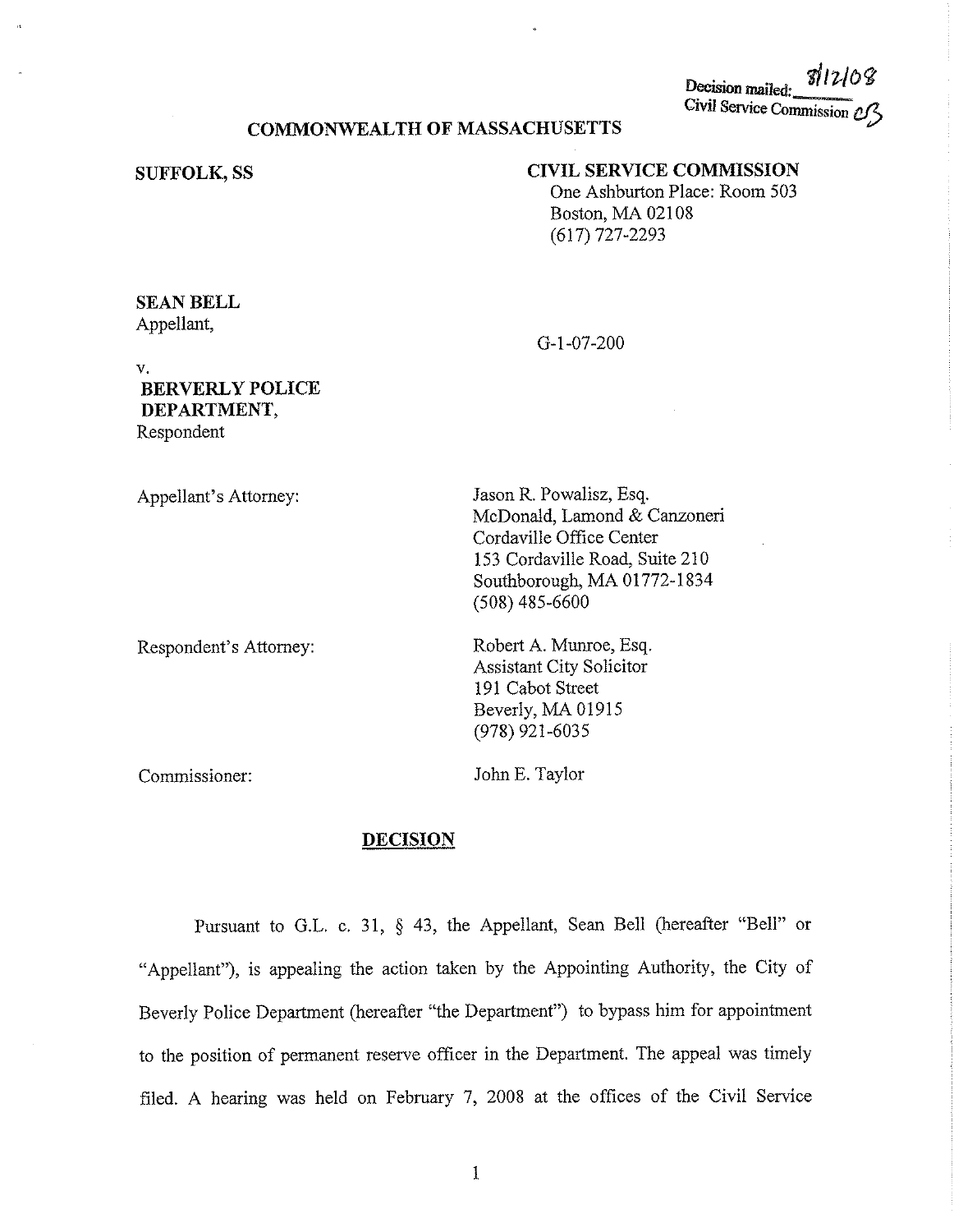Commission. As no written notice was received from either party, the hearing was declared private. Two audiotapes were made of the hearing.

#### **FINDINGS OF FACT:**

Twelve ( 12) exhibits were entered into evidence. Based upon the documents entered into evidence and the testimony of: Appellant, (Retired) Police Chief John Cassola, Captain John DiVincenzo, Henry McLaughlin (Security Manager of Northeast Health System, Inc.) and Greg Buckless (Information Technologies Supervisor of Northeast Health System, Inc.) I make the following findings of fact:

- 1. Appellant was employed as a full time security officer at Beverly Hospital (the Hospital) from approximately 2002 through his termination in June 2006. As a night security officer he performed safety patrols, patient watch, and other general security duties. (Testimony of Appellant)
- 2. Bell took the civil service exam in May 2005 and was thereafter placed on the eligible list. (Testimony of Appellant)
- 3. At a June 13, 2006 meeting with multiple Hospital administrators included Security Director Hank McLaughlin and Vice President of Human Resources, Althea Lyons, Appellant was informed that there had been an illegal access of private voicemails. He denied any involvement with improper voicemail access. The Hospital did not show Appellant any pictures, documents or evidence indicating his alleged involvement with voicemail access. As a result of this meeting, Appellant was suspended without pay. (Ex. 5 and testimony of Appellant)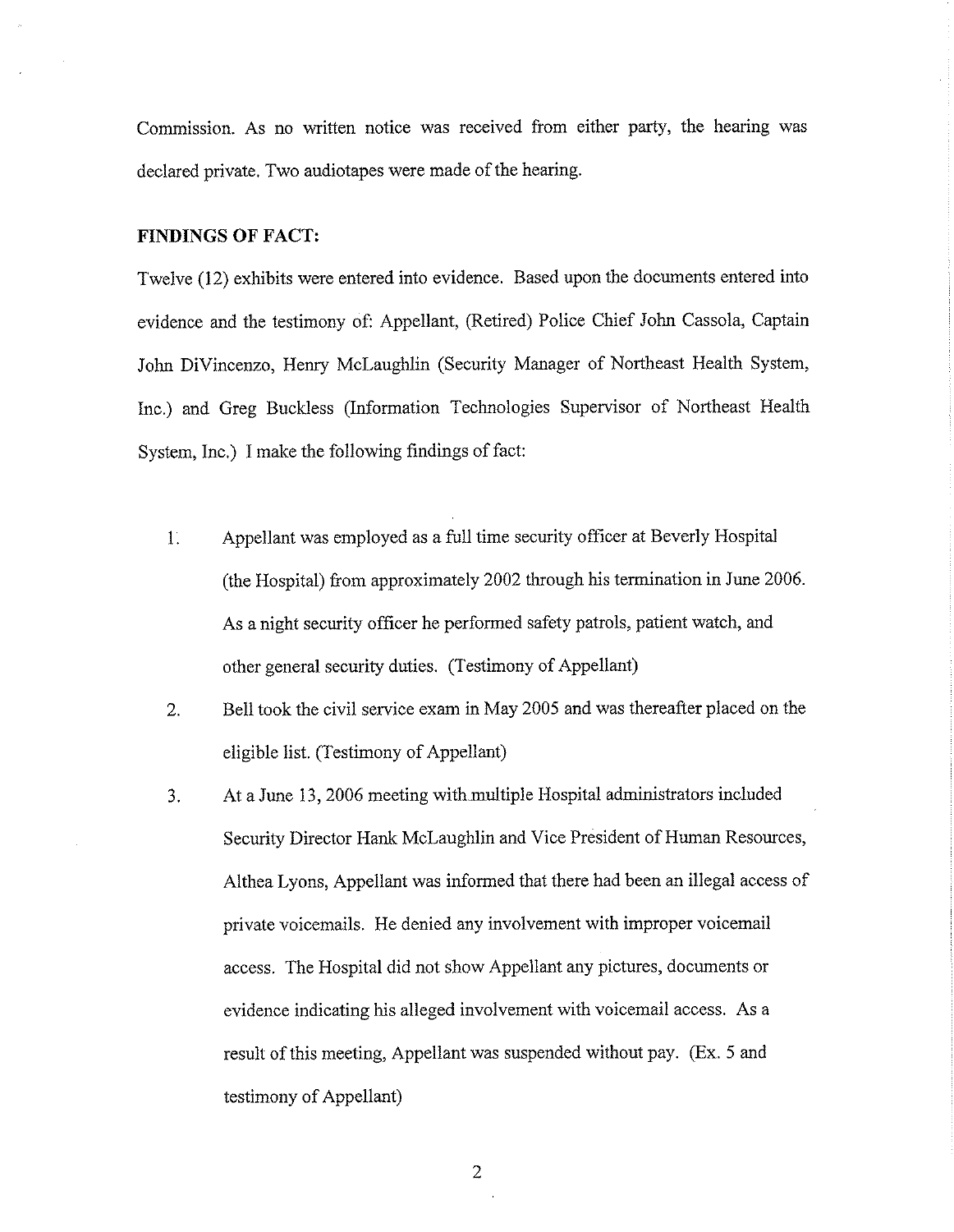- 4. Two or three days later, Appellant was contacted by a Hospital Human Resources employee and informed he had been terminated for intentionally accessing the private voicemail system of employees, and should come to the Hospital to pick up a paycheck and other information. (Exs. 5 and 6)<sup>1</sup>
- 5. Appellant testified that he did not receive a termination letter but understood that he had been terminated because of the prior accusation regarding voicemail access. (Testimony of Appellant)
- 6. In 2006, the Appointing Authority sought to hire multiple permanent Reserve Officers for the Department. Chief John Cassola, Police Chief at that time and since retired, tasked Captain John DiVincenzo with conducting background investigations of all eligible candidates. DiVincenzo, a 26-year veteran of the Department and a Captain since approximately 200 I, had previously overseen background investigations for police officer candidates. (Testimony of DiVincenzo)
- 7. While at the Hospital in late August 2006 investigating a larceny umelated to Appellant or the appointment of any other candidate, DiVincenzo was approached by Hospital legal counsel Will Donaldson. Donaldson told DiVincenzo that "they were disappointed [the department] was going to appoint Bell" because they had fired him from his position as a security officer at Beverly Hospital for accessing "email/voice systems."<sup>2</sup> (Exhibit 8)

<sup>1</sup> Ex-5 is dated June 14, 2006 and Ex-6 is dated June 15, 2006. Both are termination letters communicating roughly the same thing.

<sup>2</sup> At a few instances during hearing witnesses referred to access of "emails" instead of or in addition **to voicemails. Any reference to emails is in error.**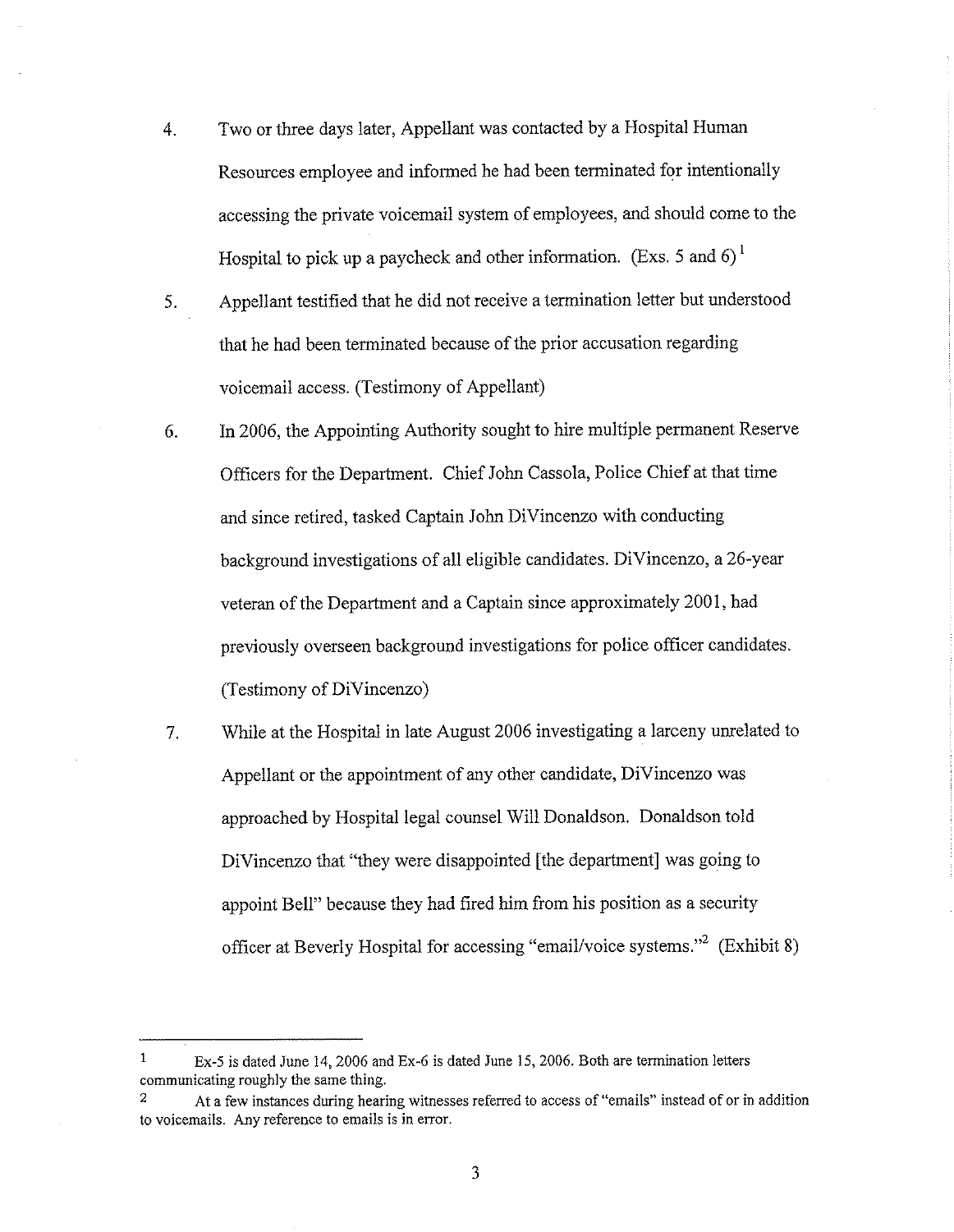- 8. DiVincenzo testified that he asked the Hospital for "substantial proof' of the allegations. He stated that when he informed Cassola of the allegations against Appellant, Cassola responded that there was "nothing negative in the folders" about Appellant.
- 9. In late August 2006 DiVincenzo asked Appellant to meet with him and discuss the Hospital's accusation. DiVincenzo informed Appellant that pictures existed showing him on a telephone that was used to "break into" voicemails but did not show any documents or pictures to Appellant.
- 10. Appellant denied being involved in any improper voicemail access. He testified that he did not have any Hospital employee's voicemail password and that he did not know at least two of the six persons whose voicemails were allegedly accessed. Appellant testified that the person in the photographs might be him based on physical resemblance and because he regularly patrolled at and around the ED greeter's desk. Appellant also stated that being on the telephone was a regular event for him and other security guards.
- 11. On October 10, 2006 DiVincenzo met with Donaldson, McLaughlin, and Greg Bucklis, the Hospital Telecommunications Supervisor. Russell Fisk, a City of Beverly information technology employee, also attended the meeting. Donaldson gave DiVincenzo photos taken from a surveillance video camera that had been set up to record activity near the greeter's desk in the emergency department (ED). (Exs. 1, 2 and 7 and testimony of McLaughlin)
- 12. DiVincenzo testified that Bucklis and Donaldson asserted that the pictures showed Appellant on a telephone at the ED greeter's desk and stated that that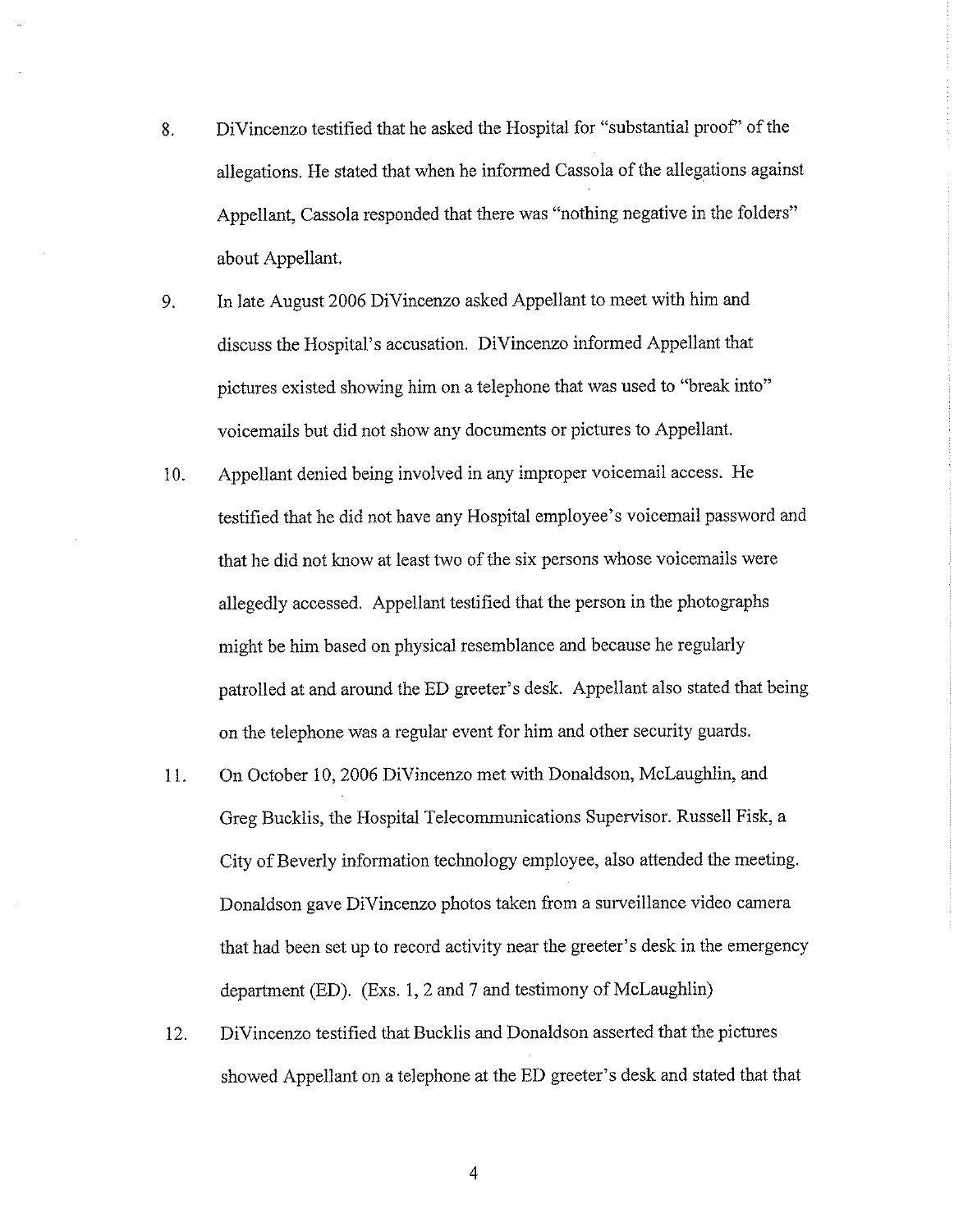telephone was used to access voicemails when "a computer said they were being illegally accessed."

- 13. The Hospital also provided to DiVincenzo a Call Search Report ("report") that it alleged corroborated the pictures. DiVincenzo testified that since "I don't understand this stuff' he gave the pictures and the report to Fisk for further analysis. (Ex. 3 and testimony of DiVincenzo)
- 14. On or about October 10, 2006 Fisk provided to DiVincenzo a memorandum stating: "The logs do illustrate one extension calling and accessing multiple voice mail boxes, many in the Human Resources Department. The call times in the voice mail log do closely match the photograph of the Security Guard. B. H. (Beverly Hospital) had indicated that the telephone extension used to access the voice mail as the one shown in the photographs." The memo concludes, "These records do not conclusively prove that these calls were indeed by the security guard in question". (Ex. 4)
- 15. DiVincenzo testified that Fisk's sentence about the records not proving conclusively that the security guard accessed voicemails indicated only that, "they were missing some data." DiVincenzo testified that he relied entirely on the pictures and report and took the Hospital's representations at "face value" that Appellant had accessed voicemails.
- 16. Bucklis testified that he participated only in a conclusion about what telephones might be accessing voicemails and never personally concluded that it was Appellant who accessed voicemails. He stated that the extensions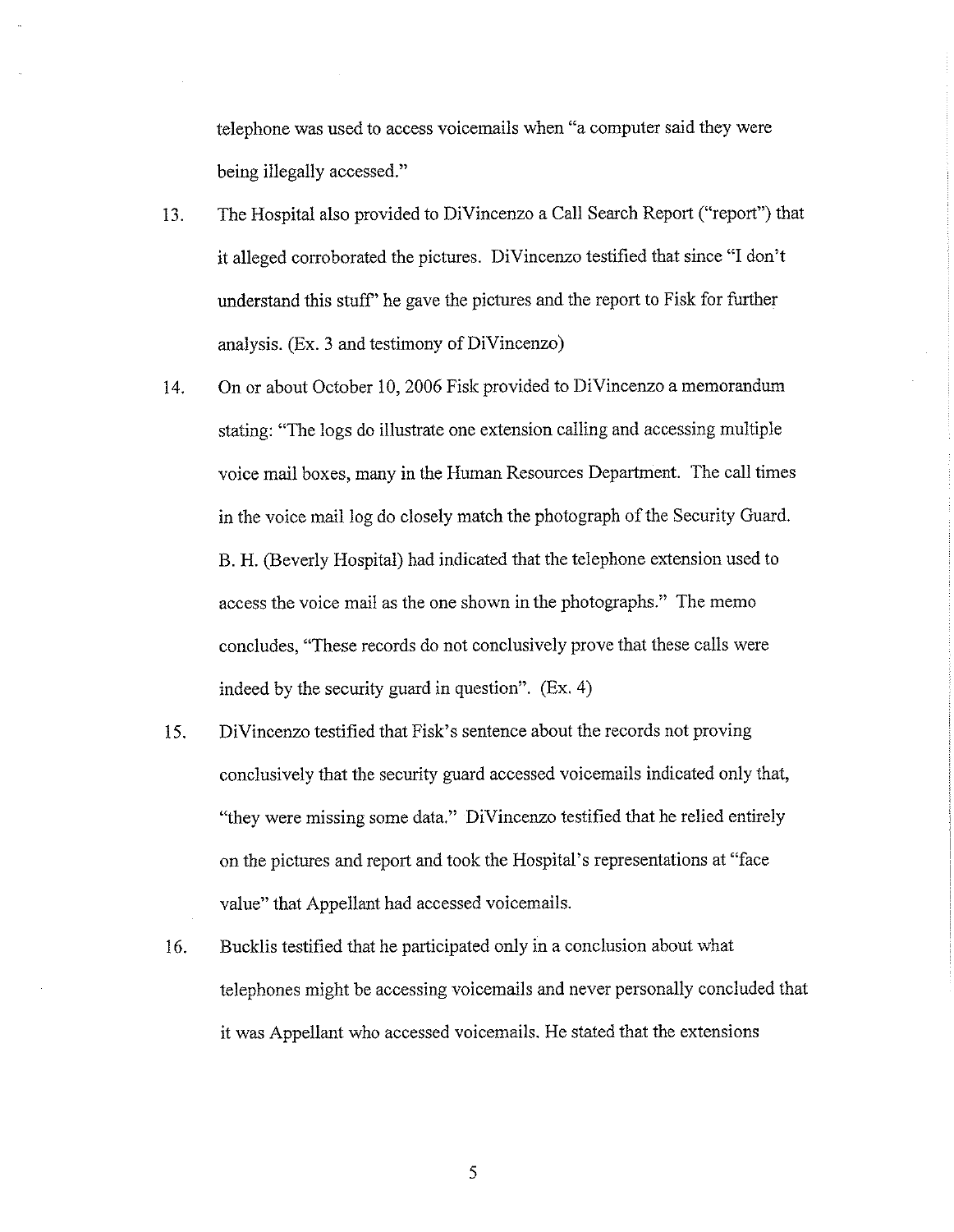allegedly used to improperly access voicemails could also be dialed into from any location in the Hospital, as the extensions are not tied to a specific phone.

- 17. Di Vincenzo testified that he has no knowledge or background in the operation of voicemail systems, telephone systems, video surveillance or computer technology.
- 18. On or about October 11, 2006, DiVincenzo had a conversation with Appellant and showed him the photographs, report and termination letters. Appellant informed DiVincenzo that although it was him in the pictures, he had not illegally accessed anyone's voicemail. When pressed for an explanation, Appellant stated that the pictures were forensically altered by the Hospital due to his past union activities. (Exs. 7 and 8 and testimony of DiVincenzo )
- 19. DiVincenzo asked Appellant "why would the Hospital make this up, you seem like a pretty good guy." Appellant responded that while he was not sure, it could be because of his past support for the security guard union, and also because he cooperated with the Beverly police department during past investigations at the Hospital. (Testimony of Bell and DiVincenzo)
- 20. Appellant was a credible witness.
- 21. After the second meeting with Bell, DiVincenzo told Chief Cassola that it was his belief there was no plausible explanation for the photographs, and he therefore recommended bypassing Appellant. (Testimony of DiVincenzo)
- 22. Di Vincenzo testified that he does not know whether the photographs depict Appellant or another person. DiVincenzo also stated that none of the documents relied upon by the Hospital indicate to him that any person ever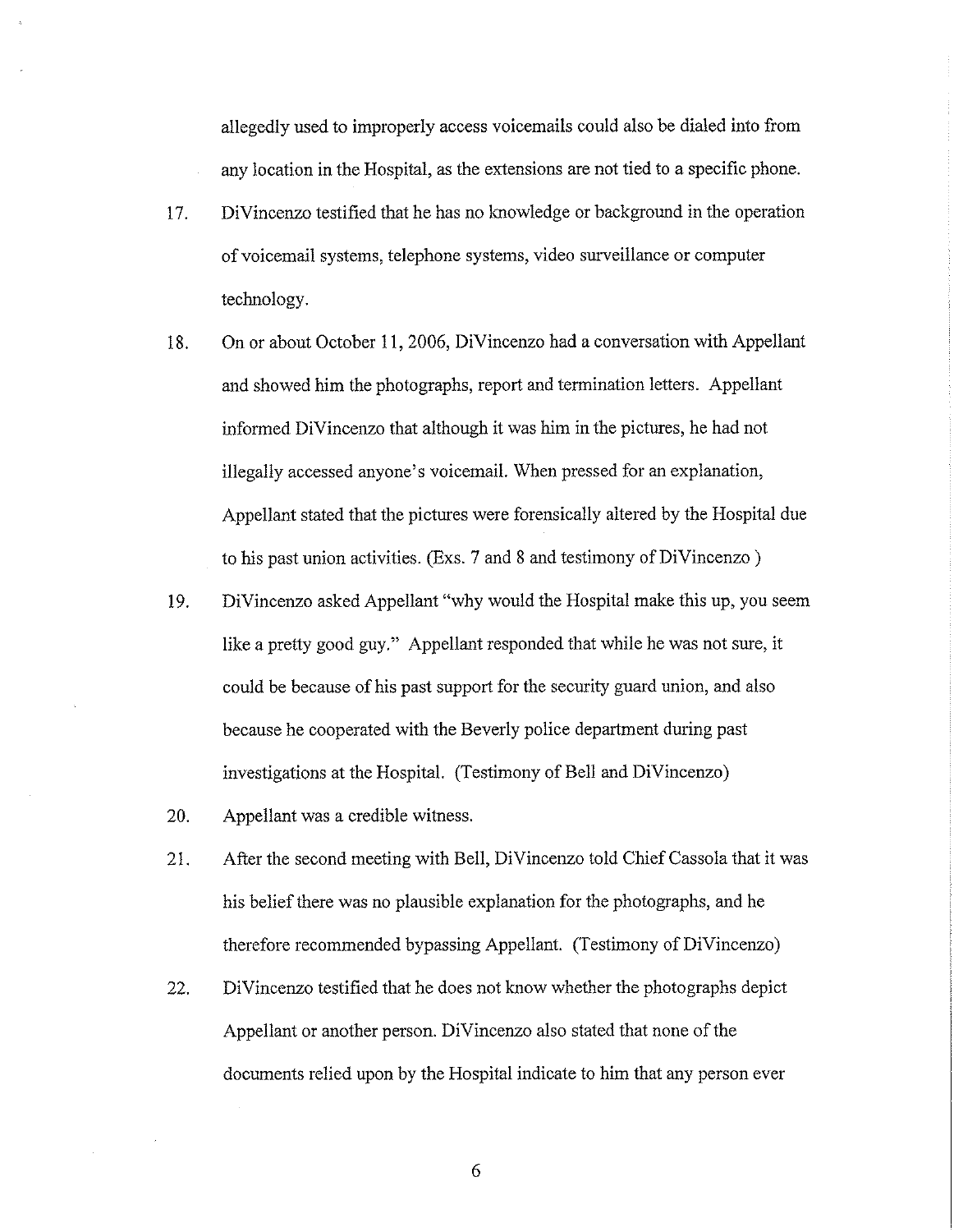actually illegally accessed voicemail. He testified that the camera times in the photographs are sometimes different from the alleged improper voicemail access times noted in the call search report. DiVincenzo testified he did not know if the extensions allegedly used to access voicemails could be dialed into or from other phones within the ED. (Testimony of DiVincenzo)

- 23. DiVincenzo offered forthright credible testimony. Buckless was a credible and knowledgeable witness.
- 24. On October 11, 2006 DiVincenzo drafted a memorandum to Cassola recommending that Appellant not be hired as a Reserve Officer. (Ex. 7)
- 25. On October 16, 2006 DiVincenzo drafted a letter that reiterated details of the background investigation and concluded that he would recommend to Cassola that Appellant should not be hired as a reserve officer unless Appellant was able to prove his contention that the pictures were forensically altered. (Ex. 8)
- 26. Chief Cassola testified that he relied entirely on DiVincenzo's representations and Fisk's memorandum and did not speak with Appellant or with Hospital officials. (Testimony of Cassola)
- 27. An October 18, 2006 bypass letter from Cassola to Appellant stated that he had been withdrawn from consideration for appointment as a permanent Reserve Officer to the Department because the Department had obtained surveillance photos showing him using the telephone at times when unauthorized voice mails were made. (Ex. 9)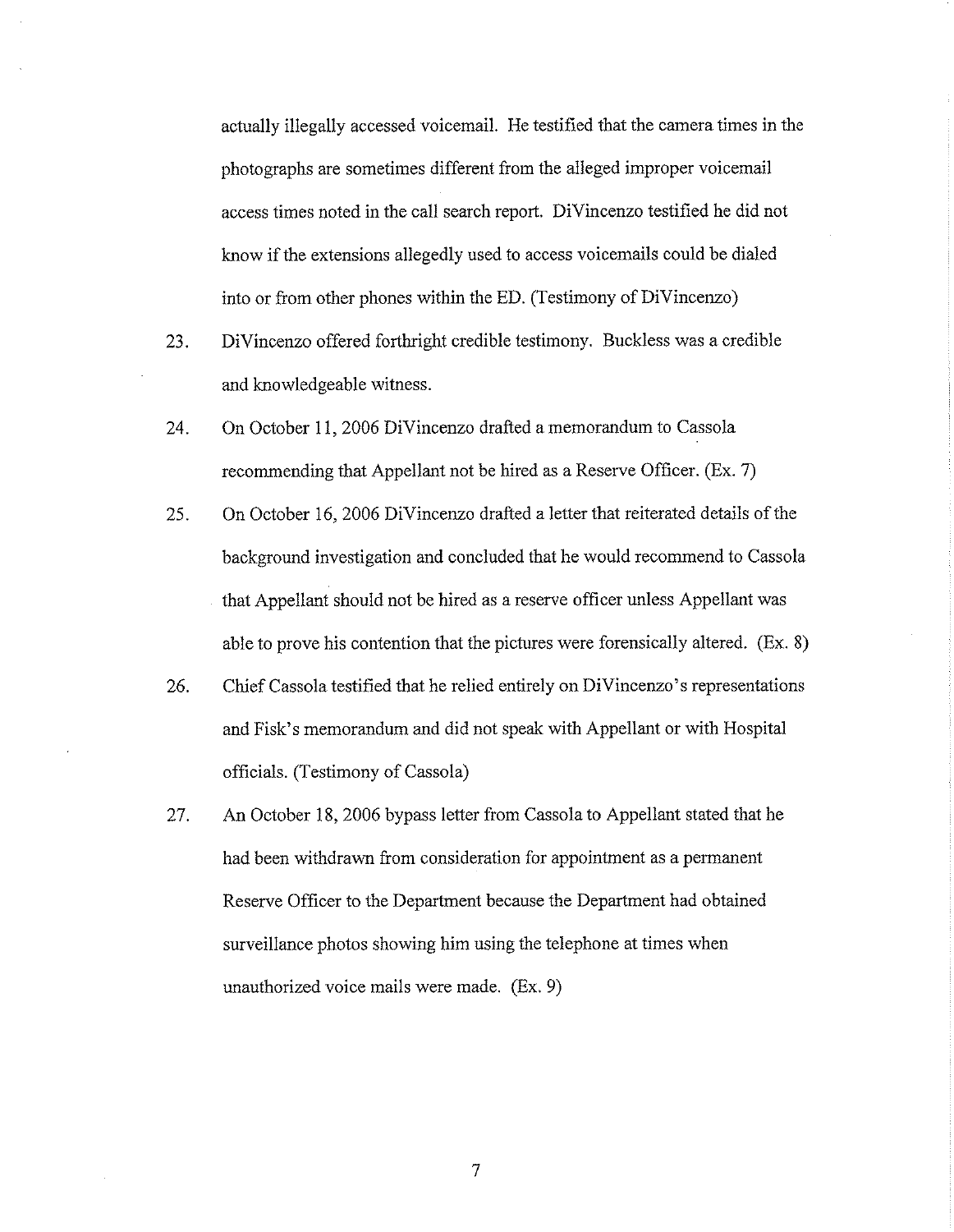- 28. On April 11, 2007, the Human Resources Division ("HRD") sent Appellant a letter affirming the Appointing Authority's reason for bypassing him for the position of Reserve Police Officer. (Ex. 10)
- 29. On June 7, 2007, Appellant filed his appeal with the Commission.
- 30. Appellant testified that throughout 2005 Hospital security officers were involved in a union organizing drive, he was openly in favor of unionization and the Hospital engaged in an anti-union campaign against the organization of security guards. A representation election was conducted by the National Labor Relations Board (NLRB) to determine whether Hospital security guards would be represented by a union for the purpose of collective bargaining. The union lost by one vote. (Testimony of Appellant)

### **CONCLUSION:**

The role of the Civil Service Commission is to determine "whether the appointing authority has sustained its burden of proving that there was reasonable justification for the action taken by the appointing authority." City of Cambridge  $\nu$ . Civil Service Commission. 43 Mass. App. Ct. 300,304 *(1997).* See Town of Watertown *v.*  Arria, 16 Mass. App. Ct. 331 (1983); Mclsaac v. Civil Service Commission, 38 Mass. App. Ct. 473,477 (1995); Police Department of Boston *v.* Collins, 48 Mass. App. Ct. 411 (2000); City of Leominster *v.* Stratton, 58 Mass. App. Ct. 726, 728 (2003). An action is "justified" when it is done upon adequate reasons sufficiently supported by credible evidence, when weighed by an unprejudiced mind; guided by common sense and by correct rules of law." Id. at 304, quoting Selectmen of Wakefield *v*. Judge of First Dist.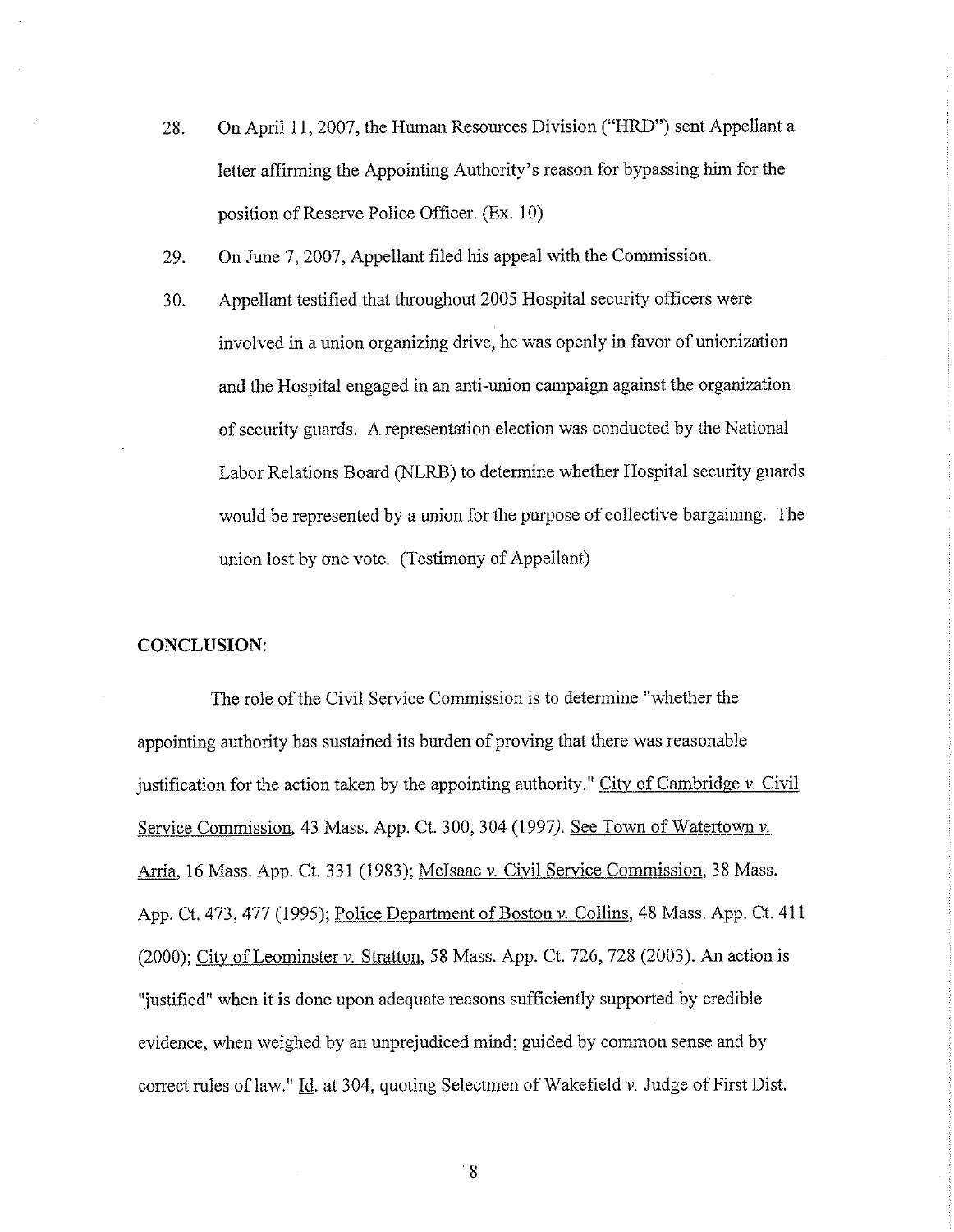Ct. of E. Middlesex, 262 Mass. 477, 482 (1928); Commissioners of Civil Service v. Municipal Ct. of the City of Boston, 359 Mass. 211,214 (1971). "In making that analysis, the Commission must focus on the fundamental purposes of the civil service system-to guard against political considerations, favoritism and bias in governmental employment decisions ... and to protect efficient public employees from political control. When there are, in connection with personnel decisions, overtones of political control or objectives unrelated to merit standards or neutrally applied public policy, then the occasion is appropriate for intervention by the commission. It is not within the authority of the commission, however, to substitute its judgment about a valid exercise of discretion based on merit or policy considerations by an appointing authority." City of Cambridge *v.* Civil Service Commission, 43 Mass. App. Ct. 300, 304 (1997)

The issue for the Commission is "not whether it would have acted as the appointing authority had acted, but whether, on the facts found by the commission, there was reasonable justification for the action taken by the appointing authority in the circumstances found by the commission to have existed when the Appointing Authority made its decision." Watertown *v.* Arria, 16 Mass. App. Ct. 331,334 (1983). *See*  Commissioners of Civil Serv. *v.* Municipal Ct. of Boston, 369 Mass. 84, 86 (1975) and Leominster *v.* Stratton, 58 Mass. App. Ct. 726, 727-728 (2003).

In a bypass appeal, the question is "whether the Appointing Authority has sustained its burden of proving that there was reasonable justification for the action taken by the Appointing Authority." City of Cambridge v. Civil Service Commission. 43 Mass. App. Ct. 300, 304 (1997). Reasonable justification requires that the Appointing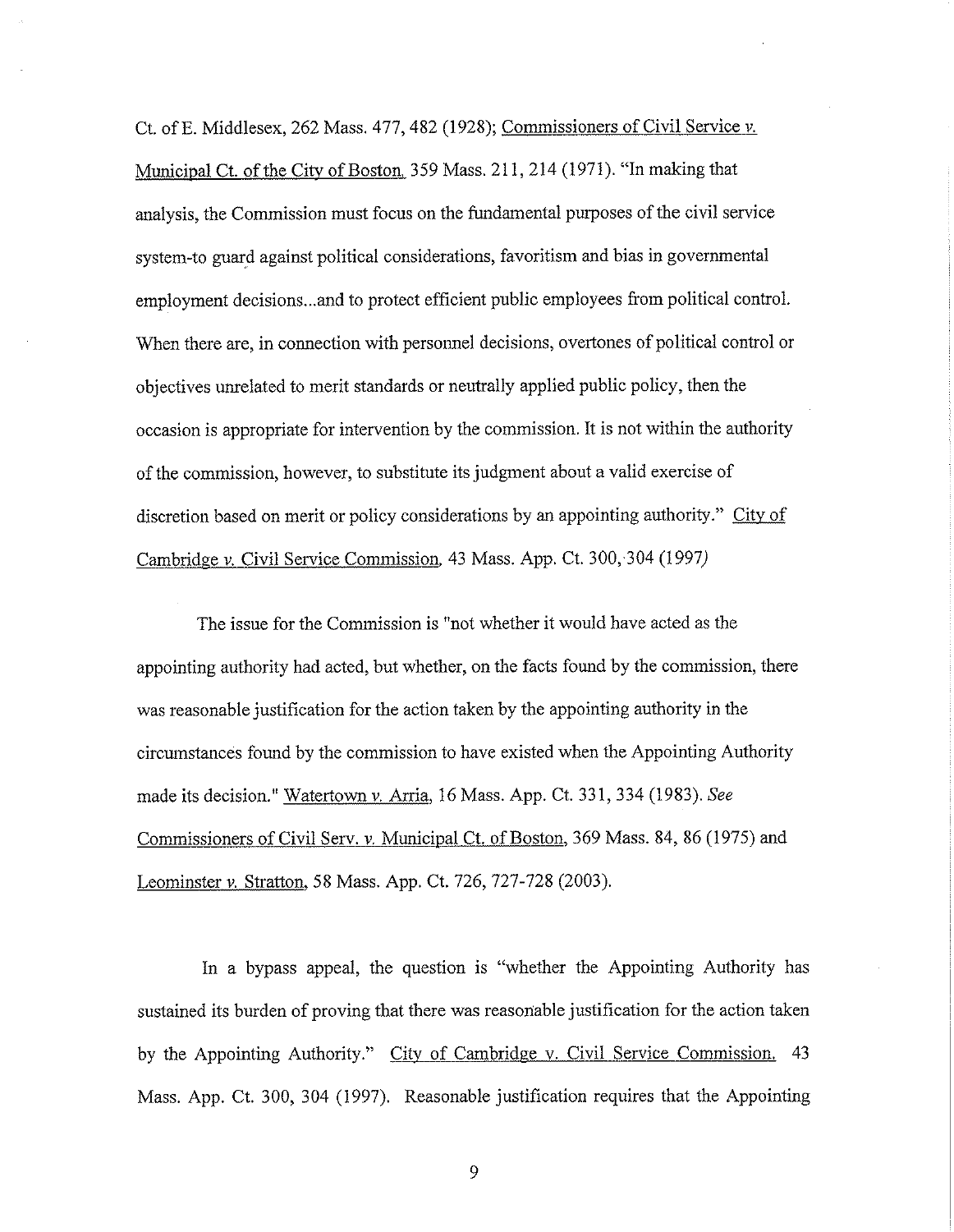Authority's actions be were based on adequate reasons sufficiently supported by credible evidence, when weighed by an unprejudiced mind, guided by common sense and correct rules of law." Commissioners of Civil Service v. Municipal Ct. of the City of Boston. 359 Mass. 214 (1971). All applicants must be adequately and fairly considered.

In the present matter, Appellant showed that the Appointing Authority failed to demonstrate a reasonable justification for bypassing him for a position as Reserve Officer in the Police Department. Specifically, the Appointing Authority failed to prove that Appellant illegally accessed voicemails of employees while employed at the Hospital, the reason given for his bypass, and accordingly did not support this reason by the necessary preponderance of the evidence. Although the Hospital maintained that Appellant was terminated for accessing voicemails, it did not present the Appointing Authority with substantial proof of this behavior. Yet DiVincenzo testified that he relied entirely on the pictures and report and took the Hospital's representations at face value that Appellant had accessed voicemails when he made a recommendation for bypass. Further, Appellant testified credibly before the Commission that he never accessed voicemails, stating he had no telephone systems background, knowledge or skill that would allow him to access voicemails, did not have a personal Hospital voice mailbox and he did not know how to access Hospital voicemails. Moreover, no Appointing Authority witness ever testified that the photographs in Exhibits I or 2 depicted Appellant. Nor was Appellant ever criminally charged by the Hospital. In sum, there was not sufficient evidence to support the allegation that Appellant was responsible for invalidly accessing the voice mail calls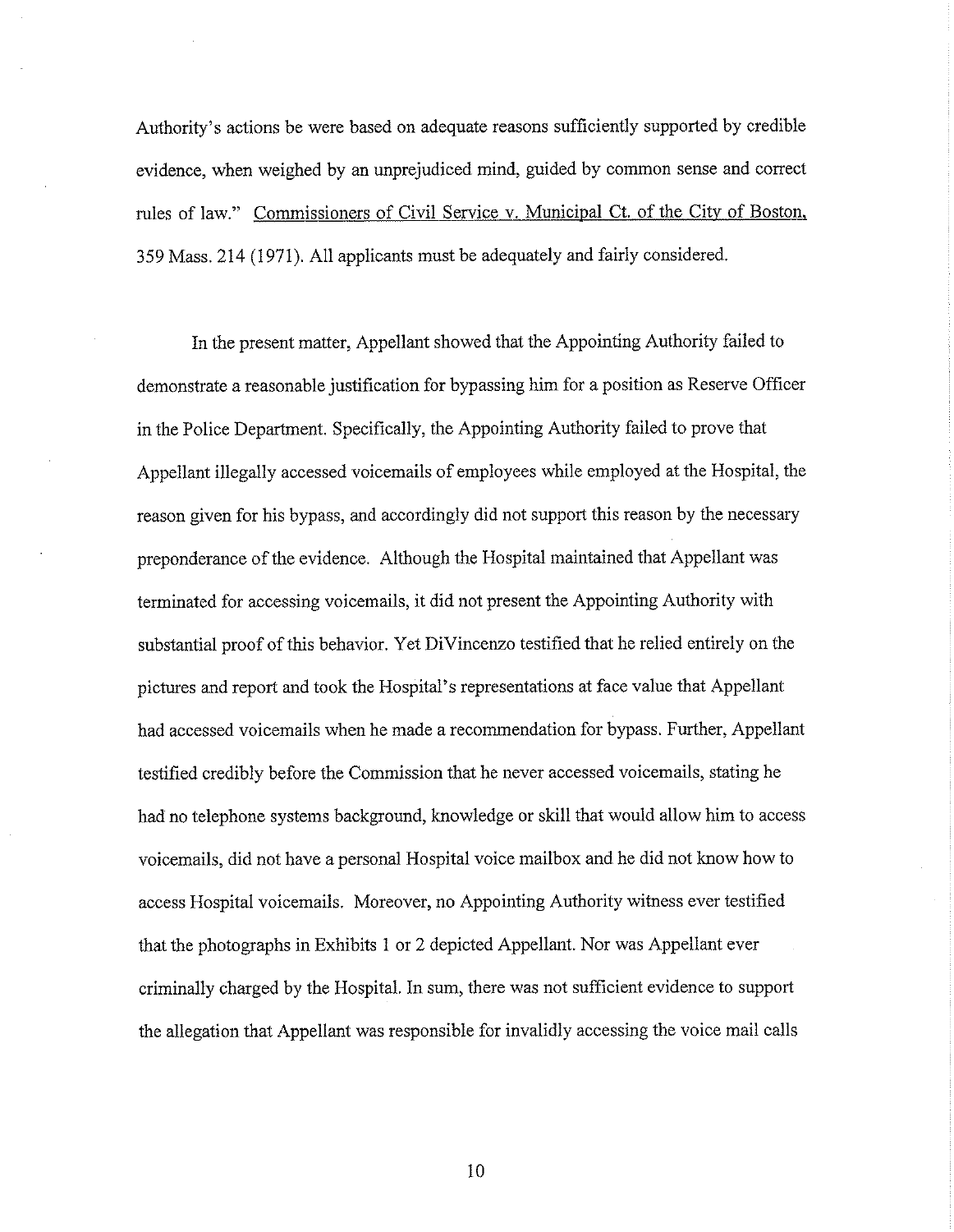at Beverly Hospital, yet it was this evidence that the Appointing Authority based its decision on to bypass Appellant.

In light of the above, the Appointing Authority did not have a reasonable justification for bypassing Appellant for Reserve Police Officer for the Department. Therefore, the appeal under Docket No. Dl-07-200 is *allowed.* 

It is further ordered that, pursuant to the powers inherent in Chapter 534 of the Acts of 1976, as amended by Chapter 310 of the Acts and Resolves of 1993, the Commission hereby grants equitable relief to the Appellant and orders HRD to place the Appellant's name at the top of the next certification list for the position of permanent Reserve Police Officer to be issued by the Beverly Police Department.

Civil Service Commission

ohn E. Tavlor Commissioner

By vote of the Civil Service Commission (Taylor, Henderson, Stein [yes] Bowman, Chairman, and Marguis [no] Commissioners) on August 7, 2008.

A true regord.

Commissioner

A motion for reconsideration may be filed by either Party within ten days of the receipt of a Commission order or decision. A motion for reconsideration shall be deemed a motion for rehearing in accordance with M.G.L. c. 30A § 14(1) for the purpose of tolling the time for appeal.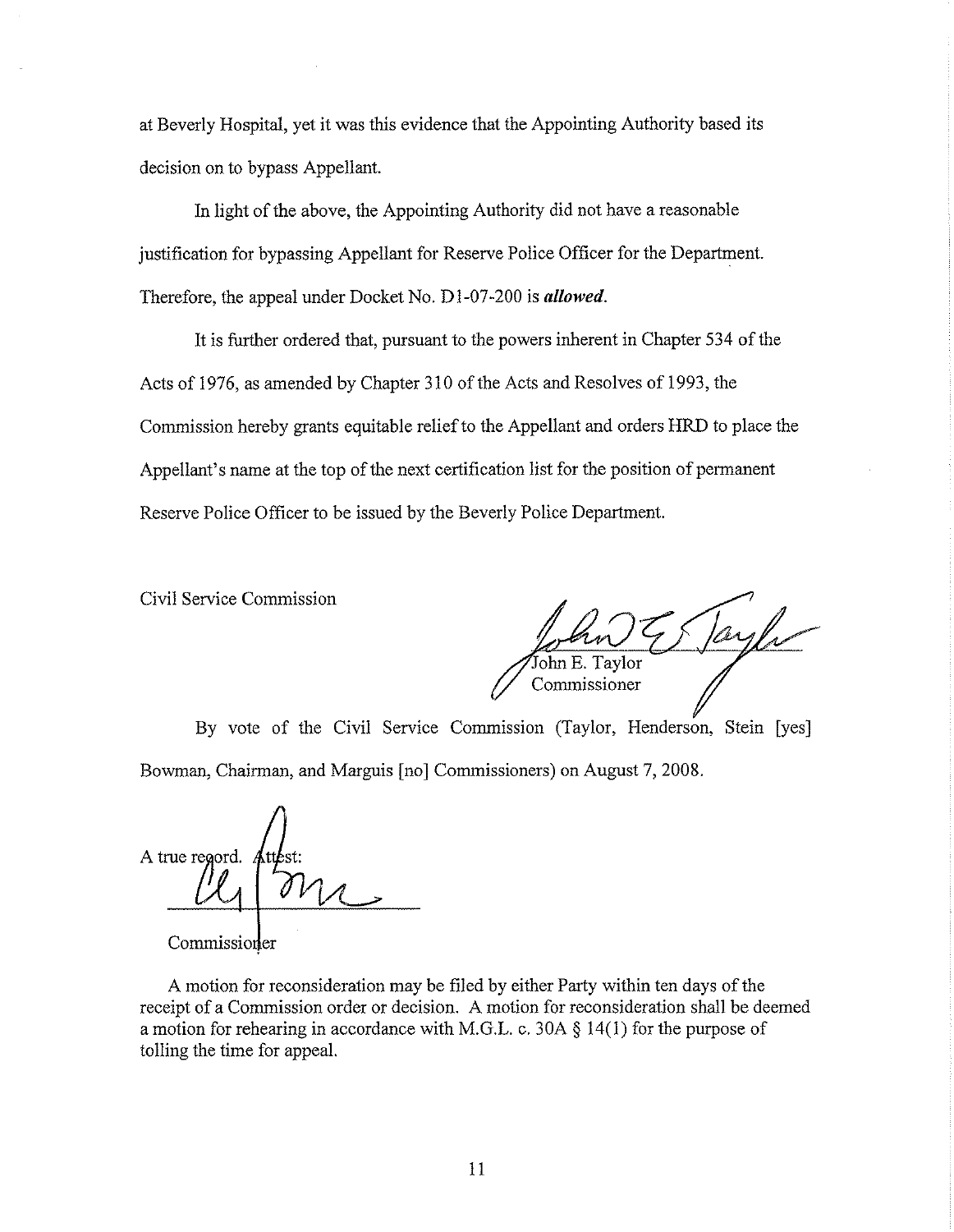### **COMMONWEALTH OF MASSACHUSETTS**

SUFFOLK, ss.

# **CIVIL SERVICE COMMISSION**

One Ashburton Place: Room 503 Boston, MA 02108 (617) 727-2293

SEAN BELL, Appellant

V.

01-07-200

BEVERLY POLICE DEPARTMENT, Respondent

#### **DISSENT OF CHRISTOPHER BOWMAN**

I respectfully dissent.

The instant appeal involves an original appointment to the position of permanent reserve

police officer in the City of Beverly (hereinafter "City"). The City bypassed the Appellant in

2007 for reasons related to his 2006 termination from Beverly Hospital for wrongfully accessing

other employees' voicemail accounts. The Appellant agrees that he was terminated by Beverly

Hospital, but denies that he engaged in the alleged misconduct.

The City investigated the reasons surrounding the Appellant's termination from Beverly Hospital. Exhibit 6 is a copy of the June 15, 2006 termination letter from Beverly Hospital to the Appellant outlining the reasons for his termination, which states in relevant part:

> "For several weeks, we have been aware that the voicemail system of certain employees was compromised by someone hacking into the voicemail. As a result, the hospital installed surveillance cameras in the areas from which the calls originated. The information from the surveillance cameras was matched against the detailed phone reports and showed that you were the employee inappropriately accessing other people's voicemail. On the morning of June 12, 2006 you used the phone at the main hospital entrance of Beverly Hospital (Greeters Desk) to access several Northeast Hospital's employee's (sic) voicemail. You used the extension of 2760 and were inappropriately accessing voicemail from 12:05:44 AM to 12:07 AM. As stated, we had a surveillance camera which confirmed your presence in this area, and that you were on the telephone for this time period. The time information gathered from our telecommunication date and the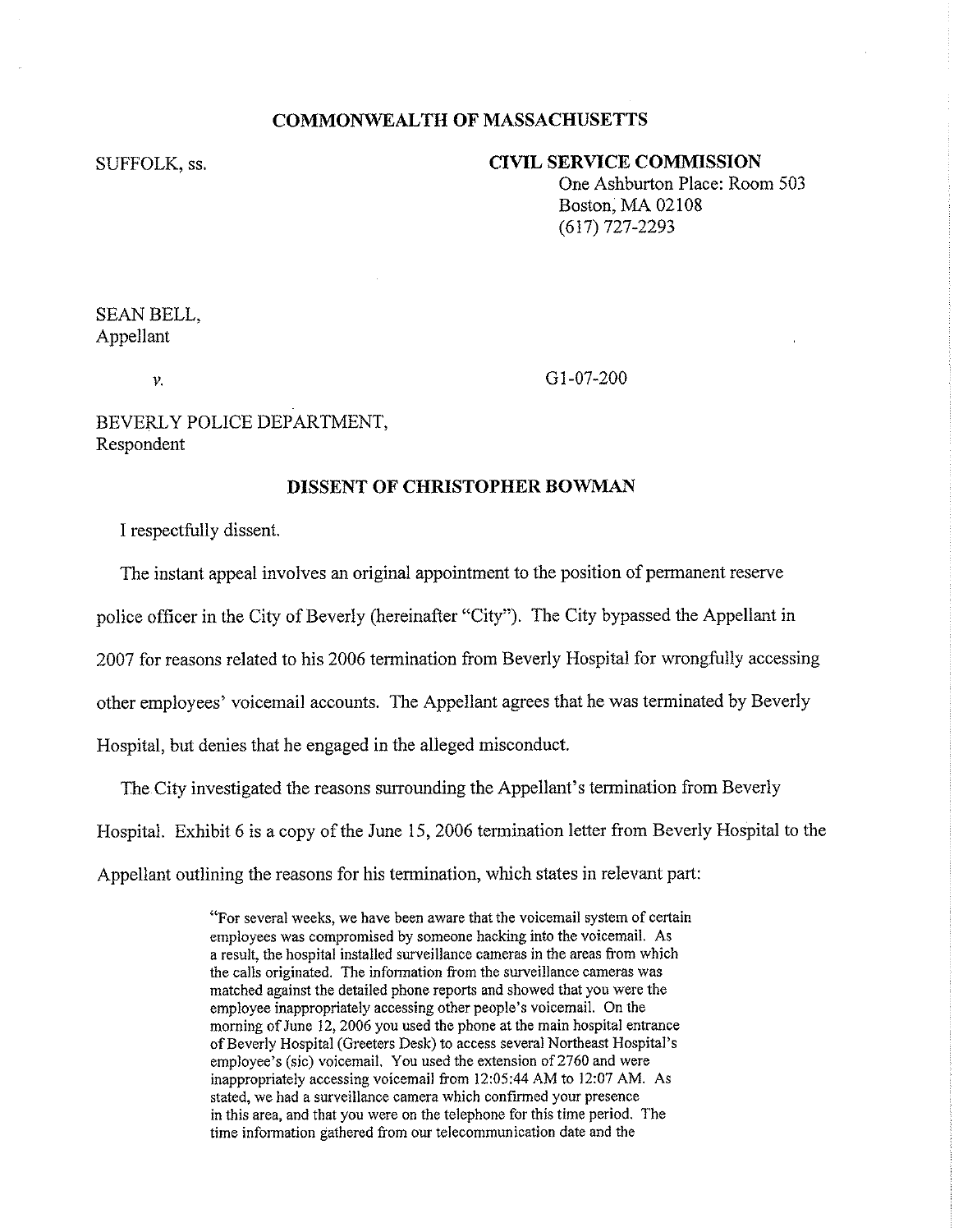surveillance camera confirm that you were the only person who could have done this.

After we suspended you without pay we ran telecommunication and surveillance camera information for the morning of June 13, 2006. During that morning, at the main hospital entrance of Beverly Hospital (Greeters Desk) at 12:55:50 AM you accessed several Northeast Hospital's employee's (sic) voicemail for a period of 08:10 minutes from the extension of 2705. Again, this was confinned by both surveillance cameras and detailed telephone reports." (Exhibit 6)

The Hospital also provided the City with the time and date-stamped surveillance camera pictures and telephone logs that were used as part of the Hospital's investigation, which were reviewed by the City's Information Systems Manager. (Exhibits 1 and 2) The Captain assigned to oversee background investigations, who was deemed a credible witness by the Commission, met with the Appellant on two occasions and received what he deemed to be an inadequate explanation from the Appellant regarding his denial that he was engaged in the conduct that resulted in his termination from Beverly Hospital. The City subsequently bypassed the Appellant for the position of permanent reserve police officer.

The Commission, relying primarily on the Appellant's testimony before the Commission, concluded that "the Appointing Authority failed to prove that Appellant illegally accessed voicemails of employees while employed at the Hospital, the reason given for his bypass ... ". I respectfully suggest that the overwhelming evidence that is part of the record in this case shows otherwise.

Moreover, I believe the Commission has applied the wrong standard in this case, by requiring that the City "prove" that the Appellant accessed the voicemails at Beverly Hospital, leading to his termination. The position of police officer is an office of special public trust. A city or town has the right to expect that its police officers will be persons with good judgment...as well as persons of integrity and good character. A city or town has the duty to select officers that will be looked up to in the community, persons who will behave in a manner that brings honor and